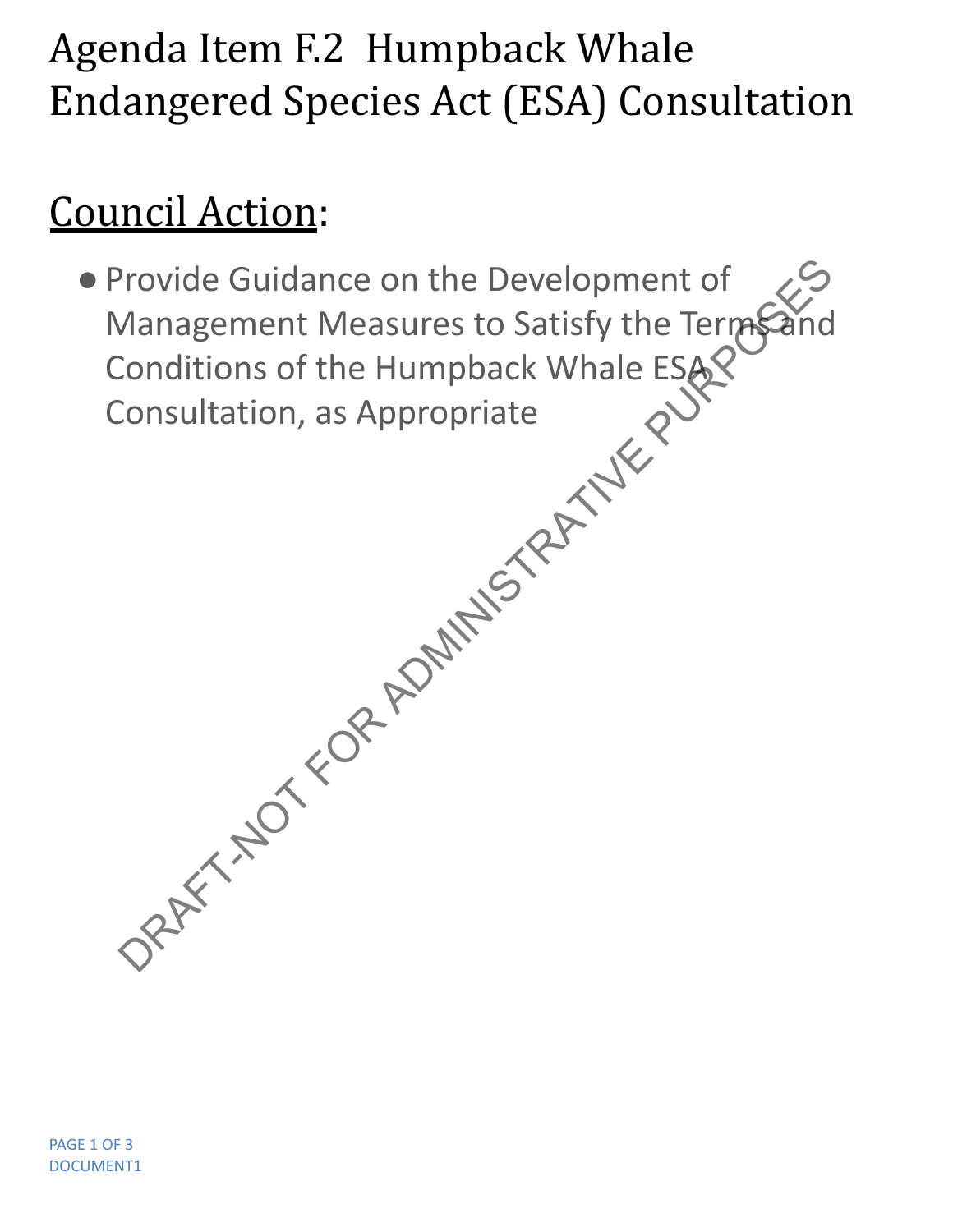F.2 Humpback Whale ESA Consultation - ODFW motion

I move the Council:

1. Regarding Term & Condition #1, feasibility study of additional pot gear marking regulations, including determination of whether additional gear marking would increase NMFS' ability to attribute humpback whale entanglements to specific fisheries, and identification of potential modifications to pot gear regulations that could reduce incidental take of humpback whales:

> a. Request that NMFS engage directly with state agencies, tribes, and industry to understand existing and planned measures regarding whale entanglement, which include but are not limited to those described in reports from the west coast states under this agenda tem.

b. Recommend that NMFS hold one or more workshops with fishing industry members to develop any potential new management measures related to this action.

c. Use dedicated Council meeting agenda items to consider and provide input to NMFS on draft new management measures prior to finalization of any regulatory changes.

2. Regarding Term & Condition #2, review of the Terms of Reference for the Groundfish Endangered Species Workgroup (GESW) and priority of needs associated with incidental humpback whale bycatch in groundfish fisheries:

a. Membership: As currently allowed under "Other representatives as determined by the Council", add a representative of the Groundfish Advisory Subpanel (GAP). The GAP chair will designate a GAP member or alternate to serve as the GAP representative on the GESW to provide the appropriate expertise based on GESW meeting topics (similar to STAR panels). This addition should occur prior to the GESW meeting scheduled for April 2021. a. Request that NMFS engage directly with state agencies, typics, an industry to understand existing and planed measures regaliting we entanglement, which include but are not limited to the described reports from the west

3. Regarding T&C 3, relating to observer coverage: encourage NMFS to consider additional data sources including logbooks and electronic monitoring (EM), and use the most cost-effective means to obtain scientifically defensible humpback whale bycatch estimates and reduce uncertainty.

PAGE 2 OF 3 DOCUMENT1